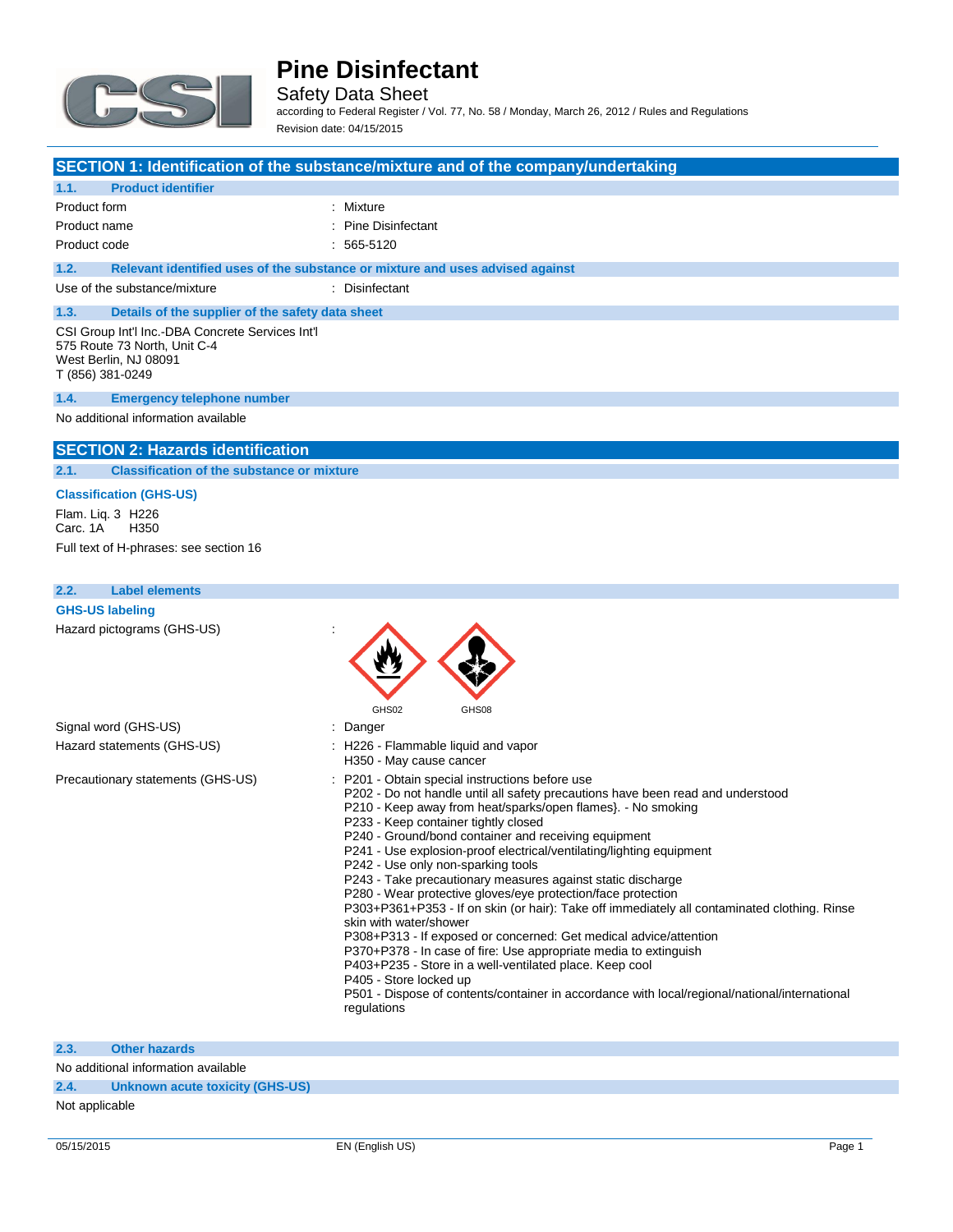Safety Data Sheet

according to Federal Register / Vol. 77, No. 58 / Monday, March 26, 2012 / Rules and Regulations

| 3.1.<br><b>Substance</b>              |                           |                      |                                                               |
|---------------------------------------|---------------------------|----------------------|---------------------------------------------------------------|
| Not applicable                        |                           |                      |                                                               |
| 3.2.<br><b>Mixture</b>                |                           |                      |                                                               |
| <b>Name</b>                           | <b>Product identifier</b> | $\frac{1}{2}$        | <b>Classification (GHS-US)</b>                                |
| 2-propanol                            | (CAS No) 67-63-0          | $1 - 5$              | Flam. Lig. 2, H225<br>Eye Irrit. 2A, H319<br>STOT SE 3, H336  |
| Ethanol, aqueous solutions, F.P.<21°C | (CAS No) 64-17-5          | $0.1235 -$<br>0.3705 | Flam. Liq. 2, H225<br>Carc. 1A, H350<br>Aquatic Acute 3, H402 |

| 4.1.<br><b>Description of first aid measures</b>                    |                                                                                                                                                                      |
|---------------------------------------------------------------------|----------------------------------------------------------------------------------------------------------------------------------------------------------------------|
| First-aid measures general                                          | : Never give anything by mouth to an unconscious person. If you feel unwell, seek medical<br>advice (show the label where possible).                                 |
| First-aid measures after inhalation                                 | : Allow victim to breathe fresh air. Allow the victim to rest.                                                                                                       |
| First-aid measures after skin contact                               | Remove/Take off immediately all contaminated clothing. Rinse skin with water/shower.                                                                                 |
| First-aid measures after eye contact                                | : Rinse immediately with plenty of water. Obtain medical attention if pain, blinking or redness<br>persist.                                                          |
| First-aid measures after ingestion                                  | : Rinse mouth. Do NOT induce vomiting. Obtain emergency medical attention.                                                                                           |
| 4.2.<br>Most important symptoms and effects, both acute and delayed |                                                                                                                                                                      |
| Symptoms/injuries after inhalation                                  | : May cause cancer by inhalation.                                                                                                                                    |
| 4.3.                                                                | Indication of any immediate medical attention and special treatment needed                                                                                           |
| No additional information available                                 |                                                                                                                                                                      |
| <b>SECTION 5: Firefighting measures</b>                             |                                                                                                                                                                      |
| 5.1.<br><b>Extinguishing media</b>                                  |                                                                                                                                                                      |
| Suitable extinguishing media                                        | : Foam. Dry powder. Carbon dioxide. Water spray. Sand.                                                                                                               |
| Unsuitable extinguishing media                                      | : Do not use a heavy water stream.                                                                                                                                   |
| 5.2.<br>Special hazards arising from the substance or mixture       |                                                                                                                                                                      |
| Fire hazard                                                         | : Flammable liquid and vapor.                                                                                                                                        |
| <b>Explosion hazard</b>                                             | : May form flammable/explosive vapor-air mixture.                                                                                                                    |
| 5.3.<br><b>Advice for firefighters</b>                              |                                                                                                                                                                      |
| Firefighting instructions                                           | : Use water spray or fog for cooling exposed containers. Exercise caution when fighting any<br>chemical fire. Prevent fire-fighting water from entering environment. |
| Protection during firefighting                                      | : Do not enter fire area without proper protective equipment, including respiratory protection.                                                                      |
| <b>SECTION 6: Accidental release measures</b>                       |                                                                                                                                                                      |
| 6.1.                                                                | Personal precautions, protective equipment and emergency procedures                                                                                                  |
| General measures                                                    | : Remove ignition sources. Use special care to avoid static electric charges. No open flames. No<br>smoking.                                                         |
| 6.1.1.<br>For non-emergency personnel                               |                                                                                                                                                                      |
| Emergency procedures                                                | : Evacuate unnecessary personnel.                                                                                                                                    |
| 6.1.2.<br>For emergency responders                                  |                                                                                                                                                                      |
| Protective equipment                                                | : Equip cleanup crew with proper protection.                                                                                                                         |
| <b>Emergency procedures</b>                                         | : Ventilate area.                                                                                                                                                    |
|                                                                     |                                                                                                                                                                      |
| 6.2.<br><b>Environmental precautions</b>                            |                                                                                                                                                                      |
|                                                                     | Prevent entry to sewers and public waters. Notify authorities if liquid enters sewers or public waters.                                                              |
| 6.3.<br>Methods and material for containment and cleaning up        |                                                                                                                                                                      |
| Methods for cleaning up                                             | : Soak up spills with inert solids, such as clay or diatomaceous earth as soon as possible. Collect<br>spillage. Store away from other materials.                    |
| 6.4.<br><b>Reference to other sections</b>                          |                                                                                                                                                                      |
| See Heading 8. Exposure controls and personal protection.           |                                                                                                                                                                      |
| 05/15/2015                                                          | 2/7<br>EN (English US)                                                                                                                                               |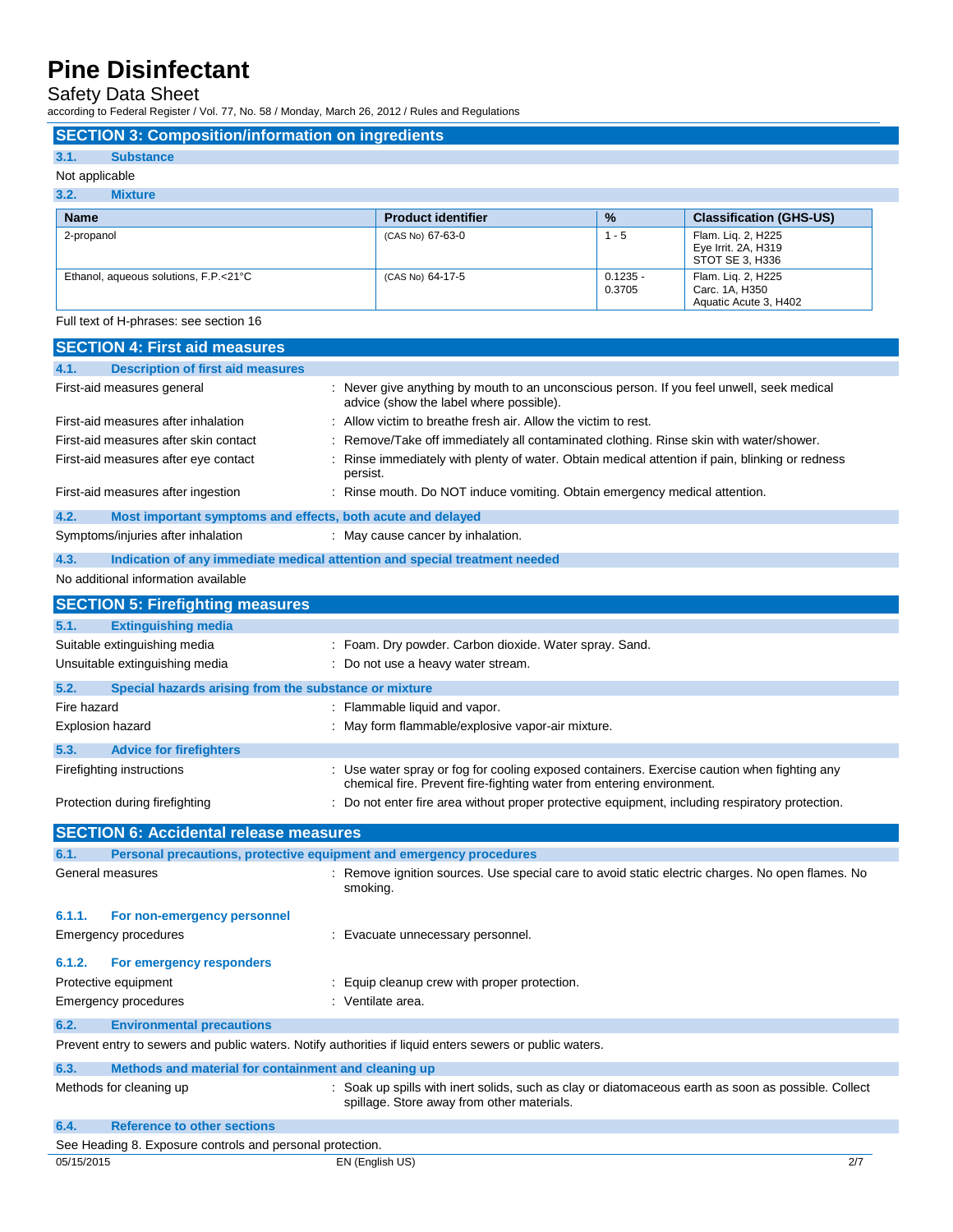## Safety Data Sheet

according to Federal Register / Vol. 77, No. 58 / Monday, March 26, 2012 / Rules and Regulations

|      | <b>SECTION 7: Handling and storage</b>                       |                                                                                                                                                                                                                                                                                                                                                                                                                                              |
|------|--------------------------------------------------------------|----------------------------------------------------------------------------------------------------------------------------------------------------------------------------------------------------------------------------------------------------------------------------------------------------------------------------------------------------------------------------------------------------------------------------------------------|
| 7.1. | <b>Precautions for safe handling</b>                         |                                                                                                                                                                                                                                                                                                                                                                                                                                              |
|      | Additional hazards when processed                            | : Handle empty containers with care because residual vapors are flammable.                                                                                                                                                                                                                                                                                                                                                                   |
|      | Precautions for safe handling                                | : Wash hands and other exposed areas with mild soap and water before eating, drinking or<br>smoking and when leaving work. Provide good ventilation in process area to prevent formation<br>of vapor. No open flames. No smoking. Take precautionary measures against static discharge.<br>Use only non-sparking tools. Obtain special instructions before use. Do not handle until all<br>safety precautions have been read and understood. |
| 7.2. | Conditions for safe storage, including any incompatibilities |                                                                                                                                                                                                                                                                                                                                                                                                                                              |
|      | Technical measures                                           | : Proper grounding procedures to avoid static electricity should be followed. Ground/bond<br>container and receiving equipment. Use explosion-proof electrical/ventilating/lighting<br>equipment.                                                                                                                                                                                                                                            |
|      | Storage conditions                                           | : Keep only in the original container in a cool, well ventilated place away from heat, hot surfaces,<br>sparks, open flame and other ignition sources. No smoking. Keep container tightly closed.                                                                                                                                                                                                                                            |
|      | Incompatible products                                        | : Strong bases. Strong acids.                                                                                                                                                                                                                                                                                                                                                                                                                |
|      | Incompatible materials                                       | : Sources of ignition. Direct sunlight. Heat sources.                                                                                                                                                                                                                                                                                                                                                                                        |
| 7.3. | <b>Specific end use(s)</b>                                   |                                                                                                                                                                                                                                                                                                                                                                                                                                              |

No additional information available

## **SECTION 8: Exposure controls/personal protection**

| 8.1.<br><b>Control parameters</b>                    |                                     |                           |
|------------------------------------------------------|-------------------------------------|---------------------------|
| <b>Pine Disinfectant</b>                             |                                     |                           |
| <b>ACGIH</b>                                         | Not applicable                      |                           |
| <b>OSHA</b>                                          | Not applicable                      |                           |
| 2-propanol (67-63-0)                                 |                                     |                           |
| <b>ACGIH</b>                                         | ACGIH TWA (ppm)                     | 200 ppm                   |
| <b>ACGIH</b>                                         | ACGIH STEL (ppm)                    | $200$ ppm                 |
| <b>ACGIH</b>                                         | Remark (ACGIH)                      | Eye & URT irr; CNS impair |
| <b>OSHA</b>                                          | OSHA PEL (TWA) (mg/m <sup>3</sup> ) | 980 mg/m $3$              |
| <b>OSHA</b>                                          | OSHA PEL (TWA) (ppm)                | 400 ppm                   |
| the contract of the contract of the<br>$\sim$ $\sim$ | -- ---- ----                        |                           |

| Ethanol, aqueous solutions, F.P.<21°C (64-17-5) |                |  |
|-------------------------------------------------|----------------|--|
| <b>ACGIH</b>                                    | Not applicable |  |
| OSHA                                            | Not applicable |  |

| 8.2.<br><b>Exposure controls</b> |                                                                            |
|----------------------------------|----------------------------------------------------------------------------|
| Personal protective equipment    | : Avoid all unnecessary exposure.                                          |
| Hand protection                  | : Wear protective gloves/eye protection/face protection protective gloves. |
| Eye protection                   | : Chemical goggles or safety glasses.                                      |
| Respiratory protection           | : Wear appropriate mask.                                                   |
| Other information                | : Do not eat, drink or smoke during use.                                   |

| <b>SECTION 9: Physical and chemical properties</b> |  |  |
|----------------------------------------------------|--|--|
|                                                    |  |  |

| 9.1.           | Information on basic physical and chemical properties |     |
|----------------|-------------------------------------------------------|-----|
| Physical state | : Liquid                                              |     |
| Color          | : Rust                                                |     |
| Odor           | $:$ Pine                                              |     |
| Odor threshold | : No data available                                   |     |
| рH             | $: 7.4 - 8$                                           |     |
| Melting point  | : No data available                                   |     |
| Freezing point | : No data available                                   |     |
| Boiling point  | $: 212 - 220$ °F                                      |     |
| Flash point    | : 110 °F                                              |     |
| 05/15/2015     | EN (English US)                                       | 3/7 |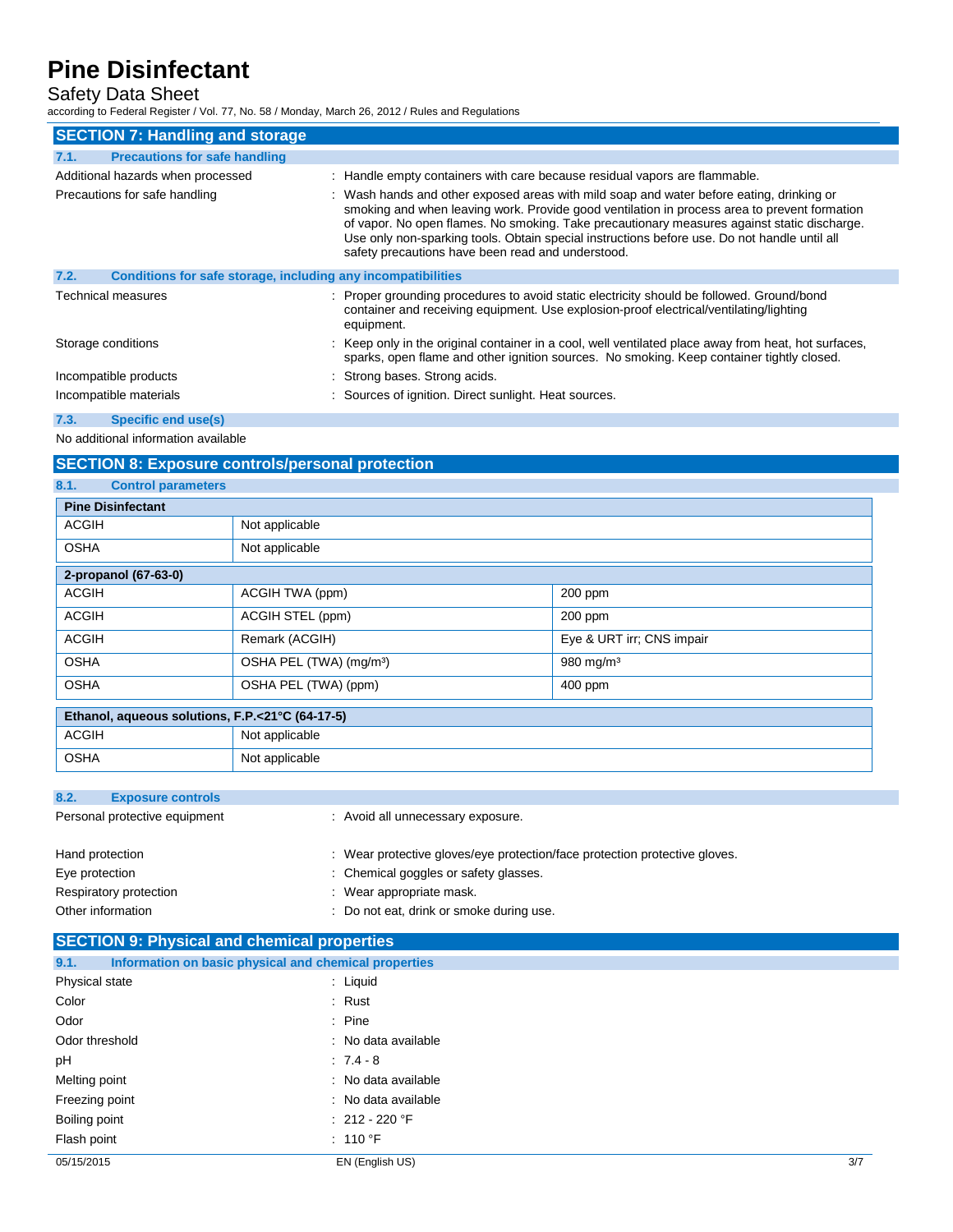### Safety Data Sheet

according to Federal Register / Vol. 77, No. 58 / Monday, March 26, 2012 / Rules and Regulations

| Relative evaporation rate (butyl acetate=1) | : No data available                                                                                                                                               |
|---------------------------------------------|-------------------------------------------------------------------------------------------------------------------------------------------------------------------|
| Flammability (solid, gas)                   | : No data available                                                                                                                                               |
| <b>Explosion limits</b>                     | : No data available                                                                                                                                               |
| Explosive properties                        | : No data available                                                                                                                                               |
| Oxidizing properties                        | : No data available                                                                                                                                               |
| Vapor pressure                              | : No data available                                                                                                                                               |
| Relative density                            | : 0.994                                                                                                                                                           |
| Relative vapor density at 20 °C             | : Same as water                                                                                                                                                   |
| Solubility                                  | : Soluble in water.<br>Water: Solubility in water of component(s) of the mixture :<br>$\bullet \circ \quad \bullet \circ \quad \bullet \circ \quad \bullet \circ$ |
| Log Pow                                     | : No data available                                                                                                                                               |
| Log Kow                                     | : No data available                                                                                                                                               |
| Auto-ignition temperature                   | : No data available                                                                                                                                               |
| Decomposition temperature                   | : No data available                                                                                                                                               |
| Viscosity                                   | : No data available                                                                                                                                               |
| Viscosity, kinematic                        | : No data available                                                                                                                                               |
| Viscosity, dynamic                          | : No data available                                                                                                                                               |

#### **9.2. Other information**

No additional information available

|       | <b>SECTION 10: Stability and reactivity</b> |
|-------|---------------------------------------------|
| 10.1. | <b>Reactivity</b>                           |
|       | No additional information available         |

#### **10.2. Chemical stability**

Stable under normal conditions. Flammable liquid and vapor. May form flammable/explosive vapor-air mixture.

### **10.3. Possibility of hazardous reactions**

Not established.

#### **10.4. Conditions to avoid**

Direct sunlight. Extremely high or low temperatures. Open flame. Overheating. Heat. Sparks.

**10.5. Incompatible materials**

Strong acids. Strong bases.

#### **10.6. Hazardous decomposition products**

Fume. Carbon monoxide. Carbon dioxide. May release flammable gases.

### **SECTION 11: Toxicological information**

### **11.1. Information on toxicological effects**

Acute toxicity in the contract of the contract of the classified in the classified in the contract of the contract of the contract of the contract of the contract of the contract of the contract of the contract of the cont

| 2-propanol (67-63-0)                            |                                                                                                    |  |
|-------------------------------------------------|----------------------------------------------------------------------------------------------------|--|
| LD50 oral rat                                   | 5045 mg/kg (Rat; OECD 401: Acute Oral Toxicity; Experimental value; 5840 mg/kg<br>bodyweight; Rat) |  |
| LD50 dermal rabbit                              | 12870 mg/kg (Rabbit; Experimental value; Equivalent or similar to OECD 402; 16.4; Rabbit)          |  |
| LC50 inhalation rat (mg/l)                      | 73 mg/l/4h (Rat)                                                                                   |  |
| ATE US (oral)                                   | 5045.000 mg/kg body weight                                                                         |  |
| ATE US (dermal)                                 | 12870.000 mg/kg body weight                                                                        |  |
| ATE US (vapors)                                 | 73.000 mg/l/4h                                                                                     |  |
| ATE US (dust, mist)                             | 73.000 mg/l/4h                                                                                     |  |
| Ethanol, aqueous solutions, F.P.<21°C (64-17-5) |                                                                                                    |  |
| LD50 oral rat                                   | > 7060 mg/kg (Rat)                                                                                 |  |
| LD50 dermal rabbit                              | $>$ 5000 mg/kg (Rabbit)                                                                            |  |
| LC50 inhalation rat (mg/l)                      | $>$ 20 mg/l/4h (Rat)                                                                               |  |
|                                                 |                                                                                                    |  |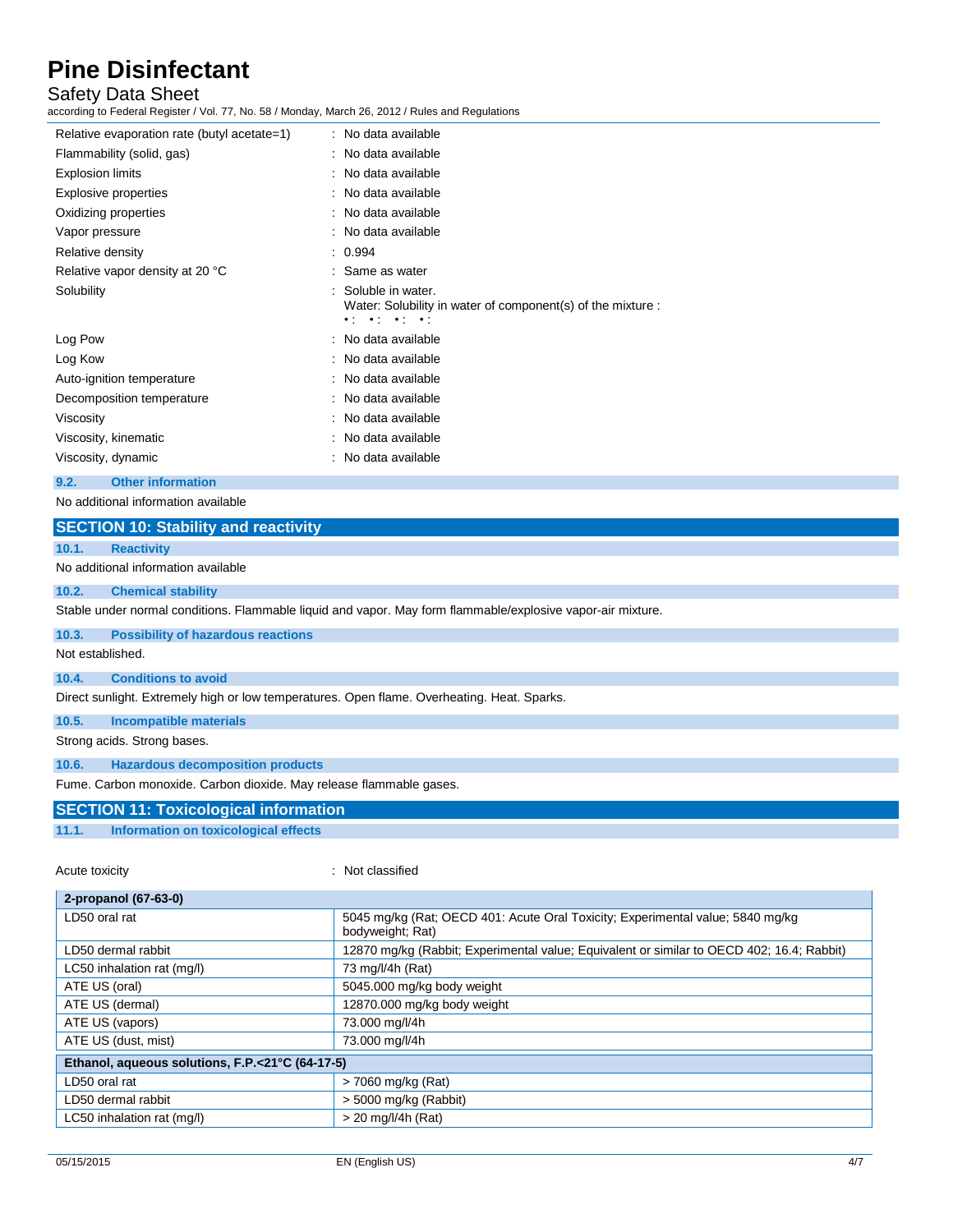### Safety Data Sheet

according to Federal Register / Vol. 77, No. 58 / Monday, March 26, 2012 / Rules and Regulations

| iccording to Federal Register / Vol. 77, No. 58 / Monday, March 26, 2012 / Rules and Regulations |                                                                   |
|--------------------------------------------------------------------------------------------------|-------------------------------------------------------------------|
| Skin corrosion/irritation                                                                        | : Not classified                                                  |
|                                                                                                  | pH: 7.4 - 8                                                       |
| Serious eye damage/irritation                                                                    | : Not classified                                                  |
|                                                                                                  | pH: 7.4 - 8                                                       |
| Respiratory or skin sensitization                                                                | Not classified                                                    |
| Germ cell mutagenicity                                                                           | Not classified                                                    |
| Carcinogenicity                                                                                  | May cause cancer.                                                 |
| 2-propanol (67-63-0)                                                                             |                                                                   |
| IARC group                                                                                       | 3 - Not classifiable                                              |
| Ethanol, aqueous solutions, F.P.<21°C (64-17-5)                                                  |                                                                   |
| IARC group                                                                                       | 1 - Carcinogenic to humans                                        |
| Reproductive toxicity                                                                            | Not classified                                                    |
| Specific target organ toxicity (single exposure)                                                 | : Not classified                                                  |
| Specific target organ toxicity (repeated<br>exposure)                                            | : Not classified                                                  |
| Aspiration hazard                                                                                | Not classified                                                    |
| Potential Adverse human health effects and<br>symptoms                                           | Based on available data, the classification criteria are not met. |

Symptoms/injuries after inhalation : May cause cancer by inhalation.

## **SECTION 12: Ecological information**

**<sup>12.1.</sup> Toxicity**

| 2-propanol (67-63-0)                            |                                                                           |
|-------------------------------------------------|---------------------------------------------------------------------------|
| LC50 fish 1                                     | 4200 mg/l (96 h; Rasbora heteromorpha; Flow-through system)               |
| EC50 Daphnia 1                                  | 10000 mg/l (48 h; Daphnia magna)                                          |
| $LC50$ fish 2                                   | 9640 mg/l (96 h; Pimephales promelas; Lethal)                             |
| EC50 Daphnia 2                                  | 13299 mg/l (48 h; Daphnia magna)                                          |
| Threshold limit algae 1                         | > 1000 mg/l (72 h; Scenedesmus subspicatus; Growth rate)                  |
| Threshold limit algae 2                         | 1800 mg/l (72 h; Algae; Cell numbers)                                     |
| Ethanol, aqueous solutions, F.P.<21°C (64-17-5) |                                                                           |
| LC50 fish 1                                     | 14200 mg/l (96 h; Pimephales promelas; Pure substance)                    |
| EC50 Daphnia 1                                  | 9300 mg/l (48 h; Daphnia magna; Pure substance)                           |
| $LC50$ fish 2                                   | 13.000 mg/l (96 h; Salmo gairdneri (Oncorhynchus mykiss); Pure substance) |
| EC50 Daphnia 2                                  | 10800 mg/l (24 h; Daphnia magna; Pure substance)                          |
| Threshold limit other aquatic organisms 1       | 65 mg/l (72 h; Protozoa; Pure substance)                                  |
| Threshold limit algae 1                         | 1450 mg/l (192 h; Microcystis aeruginosa; Pure substance)                 |
| Threshold limit algae 2                         | 5000 mg/l (168 h; Scenedesmus quadricauda; Pure substance)                |

#### **12.2. Persistence and degradability Pine Disinfectant**

| Pine Disinfectant                               |                                                                                                                                                                           |
|-------------------------------------------------|---------------------------------------------------------------------------------------------------------------------------------------------------------------------------|
| Persistence and degradability                   | Not established.                                                                                                                                                          |
| 2-propanol (67-63-0)                            |                                                                                                                                                                           |
| Persistence and degradability                   | Readily biodegradable in water. Biodegradable in the soil. Biodegradable in the soil under<br>anaerobic conditions. No (test)data on mobility of the substance available. |
| Biochemical oxygen demand (BOD)                 | 1.19 g $O_2$ /g substance                                                                                                                                                 |
| Chemical oxygen demand (COD)                    | 2.23 g $O_2$ /g substance                                                                                                                                                 |
| <b>ThOD</b>                                     | 2.40 g $O_2$ /g substance                                                                                                                                                 |
| BOD (% of ThOD)                                 | 0.49 % ThOD                                                                                                                                                               |
| Ethanol, aqueous solutions, F.P.<21°C (64-17-5) |                                                                                                                                                                           |
| Persistence and degradability                   | Readily biodegradable in water.                                                                                                                                           |
| Biochemical oxygen demand (BOD)                 | $0.8 - 0.97$ g $O2/g$ substance                                                                                                                                           |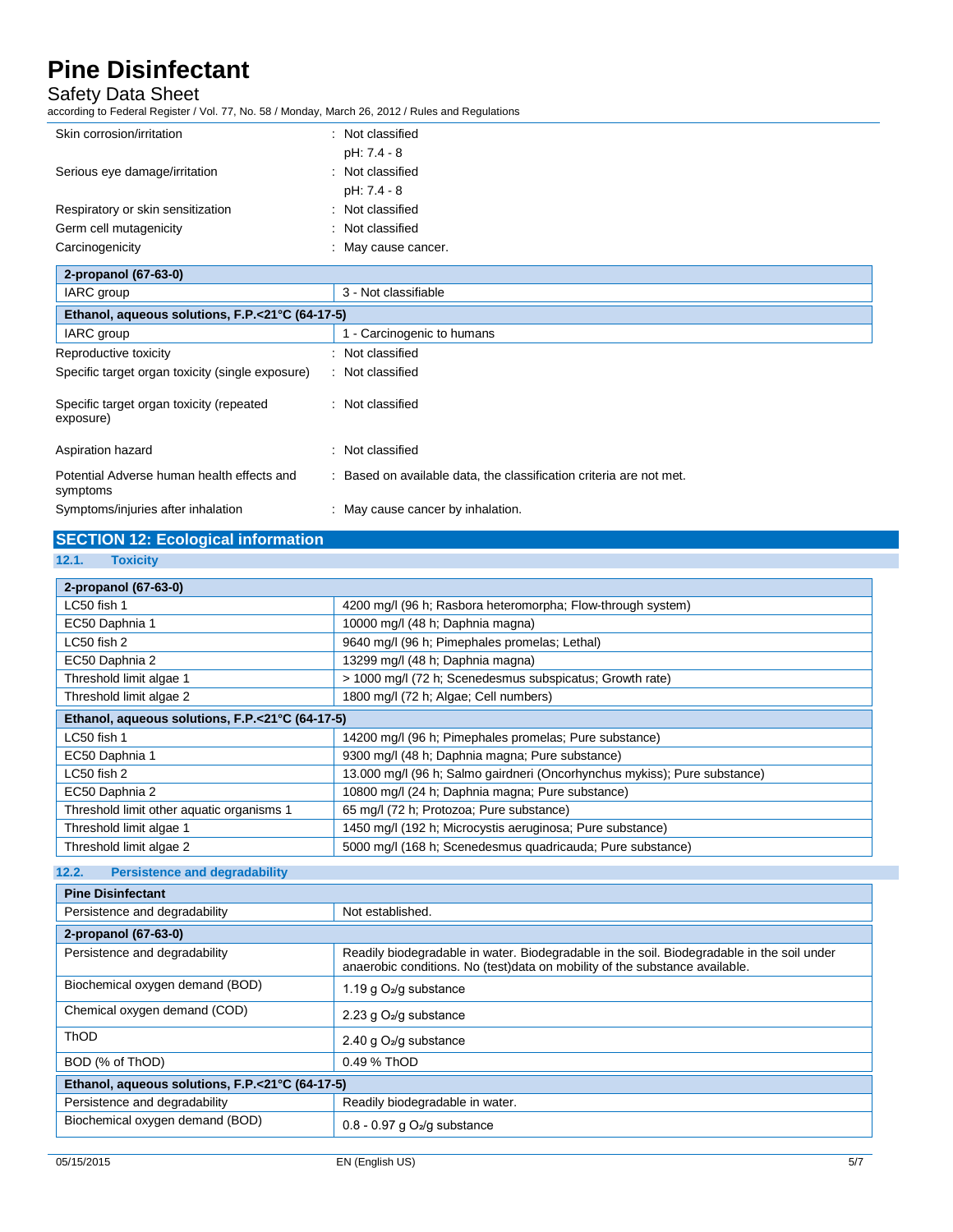## Safety Data Sheet

according to Federal Register / Vol. 77, No. 58 / Monday, March 26, 2012 / Rules and Regulations

| Ethanol, aqueous solutions, F.P.<21°C (64-17-5)                                                                       |                                                                                                                                                                                |  |
|-----------------------------------------------------------------------------------------------------------------------|--------------------------------------------------------------------------------------------------------------------------------------------------------------------------------|--|
| Chemical oxygen demand (COD)                                                                                          | 1.70 g O <sub>2</sub> /g substance                                                                                                                                             |  |
| ThOD                                                                                                                  | 2.10 g O <sub>2</sub> /g substance                                                                                                                                             |  |
| BOD (% of ThOD)                                                                                                       | 0.43 % ThOD                                                                                                                                                                    |  |
|                                                                                                                       |                                                                                                                                                                                |  |
| 12.3.<br><b>Bioaccumulative potential</b>                                                                             |                                                                                                                                                                                |  |
| <b>Pine Disinfectant</b><br>Bioaccumulative potential                                                                 | Not established.                                                                                                                                                               |  |
|                                                                                                                       |                                                                                                                                                                                |  |
| 2-propanol (67-63-0)<br>Log Pow                                                                                       | 0.05 (Experimental value)                                                                                                                                                      |  |
| Bioaccumulative potential                                                                                             | Low potential for bioaccumulation (Log Kow $<$ 4).                                                                                                                             |  |
|                                                                                                                       |                                                                                                                                                                                |  |
| Ethanol, aqueous solutions, F.P.<21°C (64-17-5)<br>Log Pow                                                            | $-0.32$                                                                                                                                                                        |  |
| Bioaccumulative potential                                                                                             | Bioaccumulation: not applicable.                                                                                                                                               |  |
|                                                                                                                       |                                                                                                                                                                                |  |
| 12.4.<br><b>Mobility in soil</b>                                                                                      |                                                                                                                                                                                |  |
| 2-propanol (67-63-0)                                                                                                  |                                                                                                                                                                                |  |
| Surface tension                                                                                                       | 0.021 N/m (25 °C)                                                                                                                                                              |  |
| 12.5.<br><b>Other adverse effects</b>                                                                                 |                                                                                                                                                                                |  |
|                                                                                                                       |                                                                                                                                                                                |  |
| Effect on the global warming                                                                                          | : No known ecological damage caused by this product.                                                                                                                           |  |
| Other information                                                                                                     | : Avoid release to the environment.                                                                                                                                            |  |
| <b>SECTION 13: Disposal considerations</b>                                                                            |                                                                                                                                                                                |  |
| 13.1.<br><b>Waste treatment methods</b>                                                                               |                                                                                                                                                                                |  |
| Waste disposal recommendations                                                                                        | Dispose in a safe manner in accordance with local/national regulations. Dispose of<br>contents/container in accordance with local/regional/national/international regulations. |  |
| Additional information                                                                                                | Handle empty containers with care because residual vapors are flammable.                                                                                                       |  |
| Ecology - waste materials                                                                                             | : Avoid release to the environment.                                                                                                                                            |  |
| <b>SECTION 14: Transport information</b>                                                                              |                                                                                                                                                                                |  |
| <b>Department of Transportation (DOT)</b>                                                                             |                                                                                                                                                                                |  |
| In accordance with DOT                                                                                                |                                                                                                                                                                                |  |
| Not regulated for transport                                                                                           |                                                                                                                                                                                |  |
| <b>Additional information</b>                                                                                         |                                                                                                                                                                                |  |
| Other information                                                                                                     | : No supplementary information available.                                                                                                                                      |  |
|                                                                                                                       |                                                                                                                                                                                |  |
| <b>ADR</b>                                                                                                            |                                                                                                                                                                                |  |
| No additional information available                                                                                   |                                                                                                                                                                                |  |
|                                                                                                                       |                                                                                                                                                                                |  |
| <b>Transport by sea</b><br>No additional information available                                                        |                                                                                                                                                                                |  |
|                                                                                                                       |                                                                                                                                                                                |  |
| <b>Air transport</b>                                                                                                  |                                                                                                                                                                                |  |
| No additional information available                                                                                   |                                                                                                                                                                                |  |
| <b>SECTION 15: Regulatory information</b>                                                                             |                                                                                                                                                                                |  |
| <b>15.1. US Federal regulations</b>                                                                                   |                                                                                                                                                                                |  |
| 2-propanol (67-63-0)                                                                                                  |                                                                                                                                                                                |  |
| Listed on the United States TSCA (Toxic Substances Control Act) inventory<br>Listed on United States SARA Section 313 |                                                                                                                                                                                |  |
|                                                                                                                       |                                                                                                                                                                                |  |
| 15.2. International regulations<br><b>CANADA</b>                                                                      |                                                                                                                                                                                |  |
| No additional information available                                                                                   |                                                                                                                                                                                |  |
| 05/15/2015                                                                                                            | EN (English US)<br>6/7                                                                                                                                                         |  |